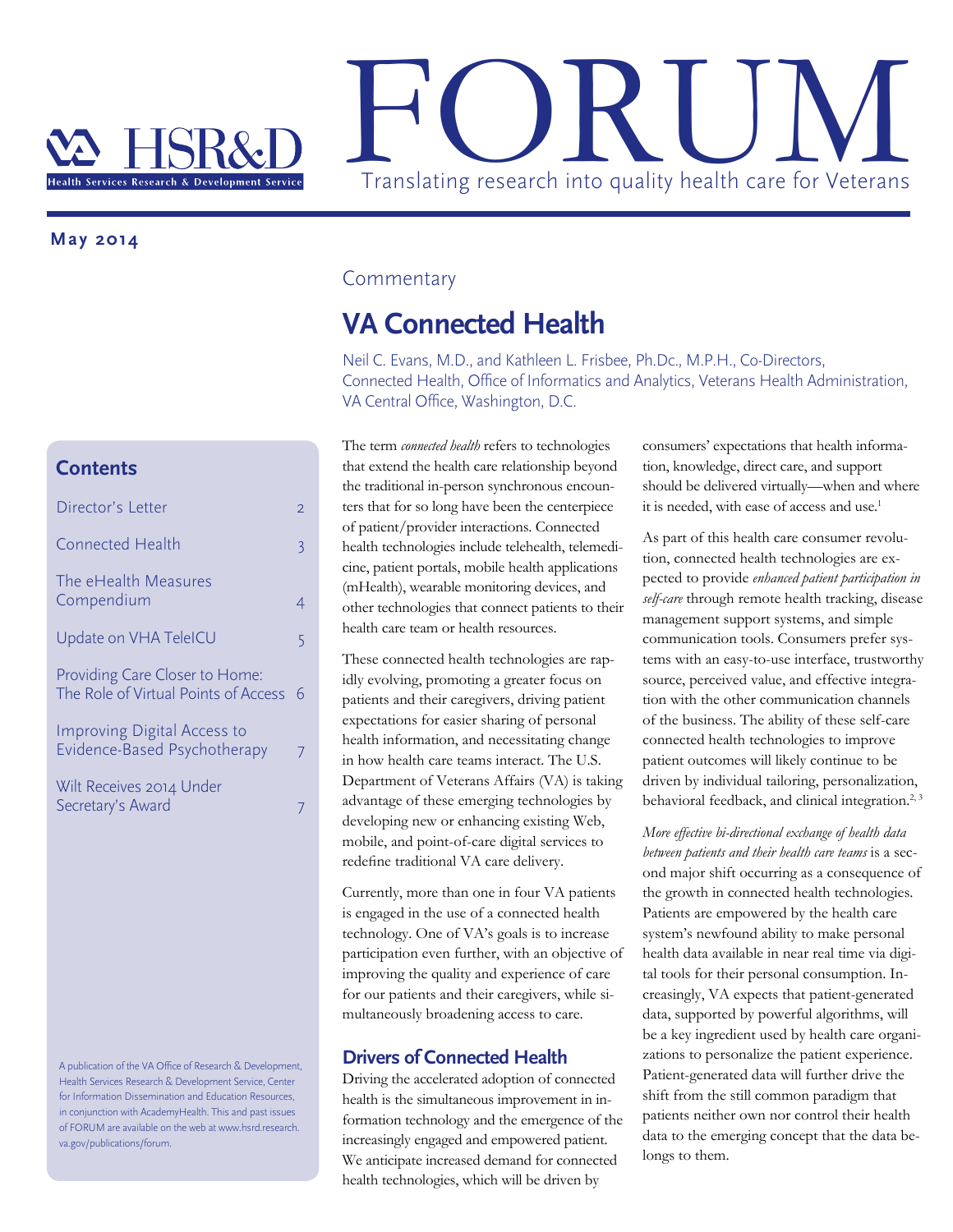



## **Director's Letter**

As VA works on solutions that will allow Veterans to use their mobile devices to interact with their health care team, learn about their medical needs, and access tools to help improve their health, it is important to consider the role of research in this fast-changing field.

Research assessing the individual effectiveness of the thousands of health apps already in circulation isn't possible, or even useful. Although one can simply assume the market will sort it out—that patients and clinicians will gravitate to those products they feel work best for them—this view sells short the value of research and research-derived knowledge.

One role for research is to steer app developers to effective strategies for supporting behavior change. Apps should incorporate functions that increase self-efficacy, assist problem-solving, and provide context-sensitive prompts—all strategies shown to be effective. Similarly, research has proven the effectiveness of peer support, nurse-led care management, and caregiver support, approaches that can be facilitated by well-designed apps. To be fully effective, VA apps will need to communicate appropriately with the team members who can adjust treatments and determine need for follow up.

So, what are key research questions for the development of mobile health applications? Here are two:

- How can we use mobile apps to collect patient-reported outcomes to better inform treatment decisions, performance measurements, and real-world effectiveness studies?
- How can mobile apps and Internet tools enhance approaches using peer support and community-based care?

I will expand on these ideas in my blog, where I invite you to suggest additional questions worthy of research. VA readers can send comments to my blog and non-VA readers can send suggestions to cider.boston@va.gov.

David Atkins, M.D., M.P.H. Director, HSR&D

The increasing demand and interest in *virtual care delivery*, either synchronous (example: clinical video telehealth) or asynchronous (example: secure messaging) is a third major shift being powered by connected health technologies. These virtual care delivery modalities do not replace existing health care relationships, but augment them. Virtual care delivery has the potential to reduce inefficiencies in traditional health care delivery, allowing improved access to care and a reduction in geographyrelated disparities.

## **Priorities of VA's Connected Health Office**

In early 2013, VA created a dedicated Connected Health Office with responsibility for overseeing the execution of a unified connected health strategy and ensuring its alignment with VA's overall strategic plan. The office's overarching goals are three-fold: (1) increasing and improving access; (2) supporting Veteran self-care; and (3) enabling VA employees to better meet Veterans' needs. These high-level goals have been further defined by the following priorities: (1) create a seamless,

unified experience for Veterans across all VA patient-facing technologies; (2) expand Veteran access to care; (3) engage Veterans and their families in self-management of their health; (4) create patient-centered care through personalization of VA health care; (5) improve information sharing to increase the value of communication; (6) increase VA health care team efficiency and quality by moving relevant clinical data closer to the point of care; and (7) systematically and intentionally deliver innovations that will improve health care.

The future impact of connected health technologies will depend upon both the effectiveness of the technologies and their reach—the number and percent of Veterans with access to, adoption of, and use of the technologies. VA should adopt strategies to enhance access to these technologies for all Veterans, including at-risk populations, such as Veterans with lower income, lower health and technology literacy—and those Veterans with health issues, including traumatic brain and spinal cord injuries that can make access to technologies more challenging.

VA's Under Secretary for Health, Dr. Robert A. Petzel, has maintained that VA's goal is to put Veterans at the center of the agency's care and treat the whole person, not just symptoms or diseases. He argues that connected health technologies are a critical tool to allow us to achieve that goal and that they are rapidly changing how Veterans access the resources and information available to them. At a recent showcase of VA's leadership in connected health, Dr. Petzel remarked, "These technologies are helping us create a system of care without walls, a virtual system of care. This is where medicine is going the virtual care delivery system."

- 1. Frist, W. H. "Connected Health and the Rise of the Patient-Consumer," *Health Affairs* 2014; 33(2):191-3.
- 2. Gibbons, M.C. et al. "Impact of Consumer Health Informatics Applications," AHRQ Publication No. 09(10)-E019, Rockville, MD, 2009.
- 3. Jimison, H. et al. "Barriers and Drivers of Health Information Technology Use for the Elderly, Chronically Ill, and Underserved," *Evidence Report - Technology Assessment* 2008; 175:1-1422.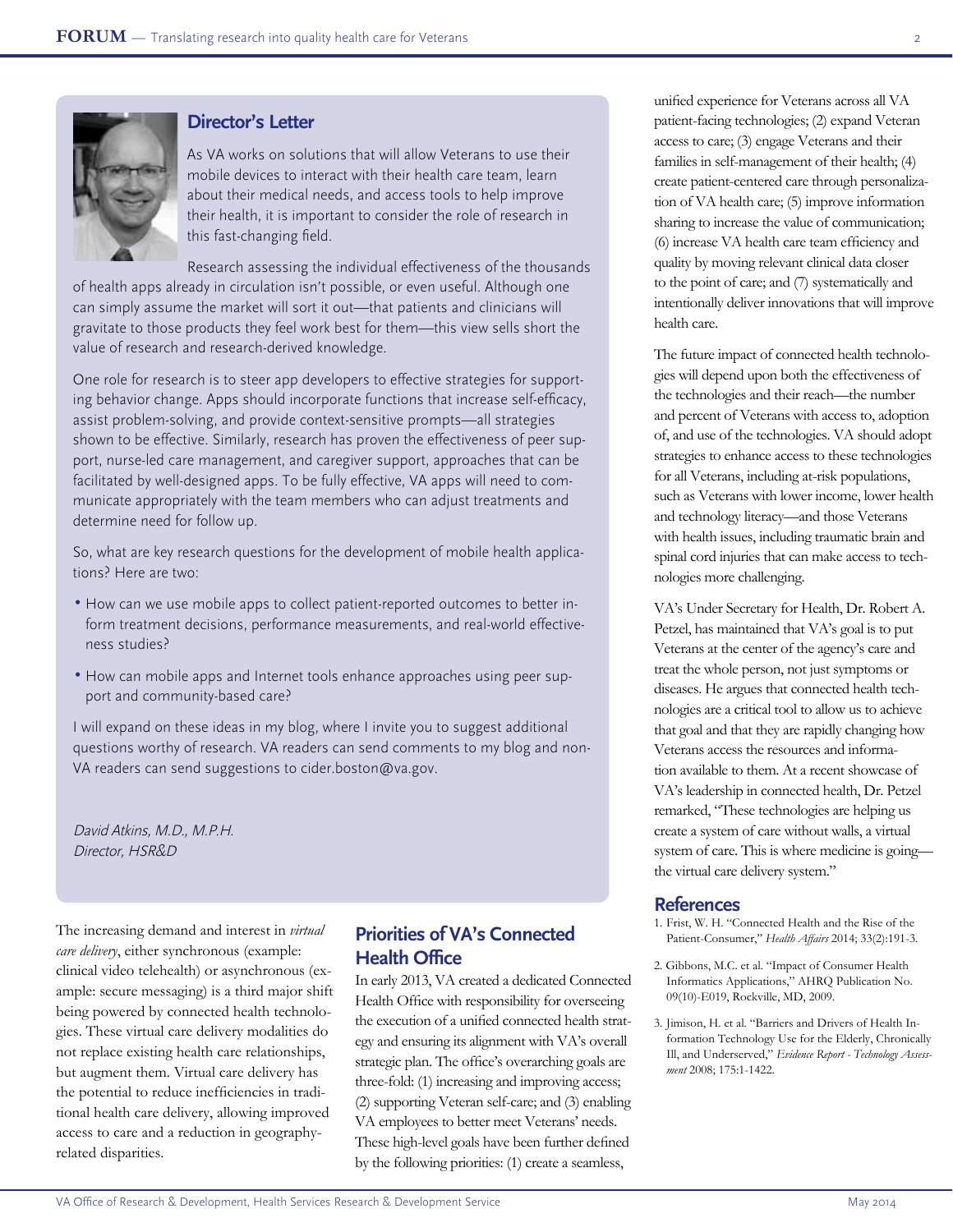#### Response to Commentary

# **Connected Health**

Thomas K. Houston, M.D., M.P.H., FACMI, Timothy P. Hogan, Ph.D., and Lorilei Michaud Richardson, Ph.Dc., M.S., all with the VA eHealth Quality Enhancement Research Initiative (QUERI), Bedford, Massachusetts

Connected health technologies, or virtual care, constitute a new "Model of Care" for augmenting efficient, safe, high-quality, continuous, coordinated delivery of evidence-based services to Veterans and families. In the prior sentence, "augmenting" is an important word. Connected health must not be viewed as a replacement for current high-quality care, but follows instead from the fundamental theorem of informatics: a person or teams (including health care providers, Veterans, and informal caregivers) working in partnership with a supportive technology or information resource is "better" than unassisted individuals working alone.<sup>1</sup> As with health informatics, a parent discipline, connected health is more about people, workflow, and the interactions between people than it is about the specific technology itself.

## **Ongoing HSR&D and QUERI Research**

Considerable research related to connected health, funded by HSR&D and QUERI, is underway. Example projects extend from observational analyses related to connected health implementation and efficiency, to implementation research initiatives testing the potential use of existing technologies. Like other health care systems across the nation, VA is committed to understanding the implications of connected health technologies for cost and value. Recognizing the need for evidence, VA investigators conducted a retrospective cohort study of 132 VA facilities that were implementing patient-to-clinicalteam secure messaging in primary care. The study revealed that higher secure messaging use was associated with lower urgent care utilization rates; early adopters of secure messaging achieved a greater decrease in urgent care utilization over time than later adopters (-20 urgent care visits per 1,000 patients per month).2 Although these findings need

replication, identification of potential return on investment (i.e., reduction in unnecessary urgent care) is critical to driving future connected health implementation.

Further, in an ongoing QUERI Service-Directed Project (SDP 12-258), VA investigators are evaluating the potential of proactive, previsit secure messaging. After training patientaligned care teams in the potential of pre-visit planning to support patient engagement and effective doctor-patient communication, secure messages are being sent to Veterans to encourage them to plan for their visit and reply to the message with "three things" they would like to talk to their health care provider about during their upcoming appointment. The investigators are evaluating the impact of an external implementation program on adopting the practice of pre-visit secure messaging in a randomized stepped wedge implementation trial. A review of HSR&D and QUERI databases reveals a variety of other projects related to connected health, including several that advance the basic science of health informatics through efforts to mine clinical data and provide patient-centered decision support (HIR 09-005, Qing Zeng).

Importantly, connected health should not be viewed as focused solely on Veterans. As noted in the commentary by Evans and Frisbee, codirectors of the Connected Health Office, in its ideal state, connected health is bi-directional and involves both Veterans and the teams of professionals providing VA health care. All technologies that connect with our Veterans have reciprocal repercussions for health care providers and the clinical system, some intended and positive, some unintended and negative. Research in this area must consider the perspectives and experiences of all stakeholders: Veterans, their families, their health care providers, and broader health care systems.

## **Framework to Guide Future Research**

Studies should also be designed to detect potential positive effects on health care and health, and also the unintended consequences of these technologies. VA investigators have published a new eight-dimensional sociotechnical model specifically designed to address the challenges involved in design, development, implementation, use, and evaluation of information technology (such as connected health) within complex adaptive health care systems.3 Highlighting the interdependent factors that influence connected health, this sociotechnical model is being used to guide a project recently funded by QUERI. Dr. Stephanie Shimada is principal investigator of this rapid response project titled, "Developing a Taxonomy of Unintended Consequences of eHealth Implementation." This ground-breaking pre-implementation project hopes to lay a framework to guide future research initiatives.

Technologies are currently reshaping the experience and practice of health care as much as they have in finance, commerce, and other sectors of the economy. In approaching this exciting transformation, VA scientists must balance understanding of connected health from the patient and from the health care system perspectives. We must also be mindful of the duality of positive effects and possible unintended consequences. The commentary also addresses the important issue of equity. As we implement connected health strategies, we must avoid health care disparities—and encourage approaches that will ensure adoption of connected health by all Veterans. Challenges, both new and those yet to be identified, may emerge as health care systems attempt to pursue connected health as a model for augmenting efficient, safe, highquality, continuous, and coordinated health care. VA HSR&D and QUERI programs have begun and must continue to lead the way in researching these promising technologies.

- 1. Friedman, C.P. "A 'Fundamental Theorem' of Biomedical Informatics," *Journal of the American Medical Informatics Association* 2009; 16(2):169-70.
- 2. Shimada, S.L. et al. "Patient-provider Secure Messaging in VA: Variations in Adoption and Association with Urgent Care Utilization," *Medical Care* 2013; 51(3 Suppl 1):S21-8.
- 3. Sittig, D.F. and H. Singh. "A New Sociotechnical Model for Studying Health Information Technology in Complex Adaptive Healthcare Systems," *Quality* & *Safety in Health Care* 2010; 19 Suppl 3:i68-74.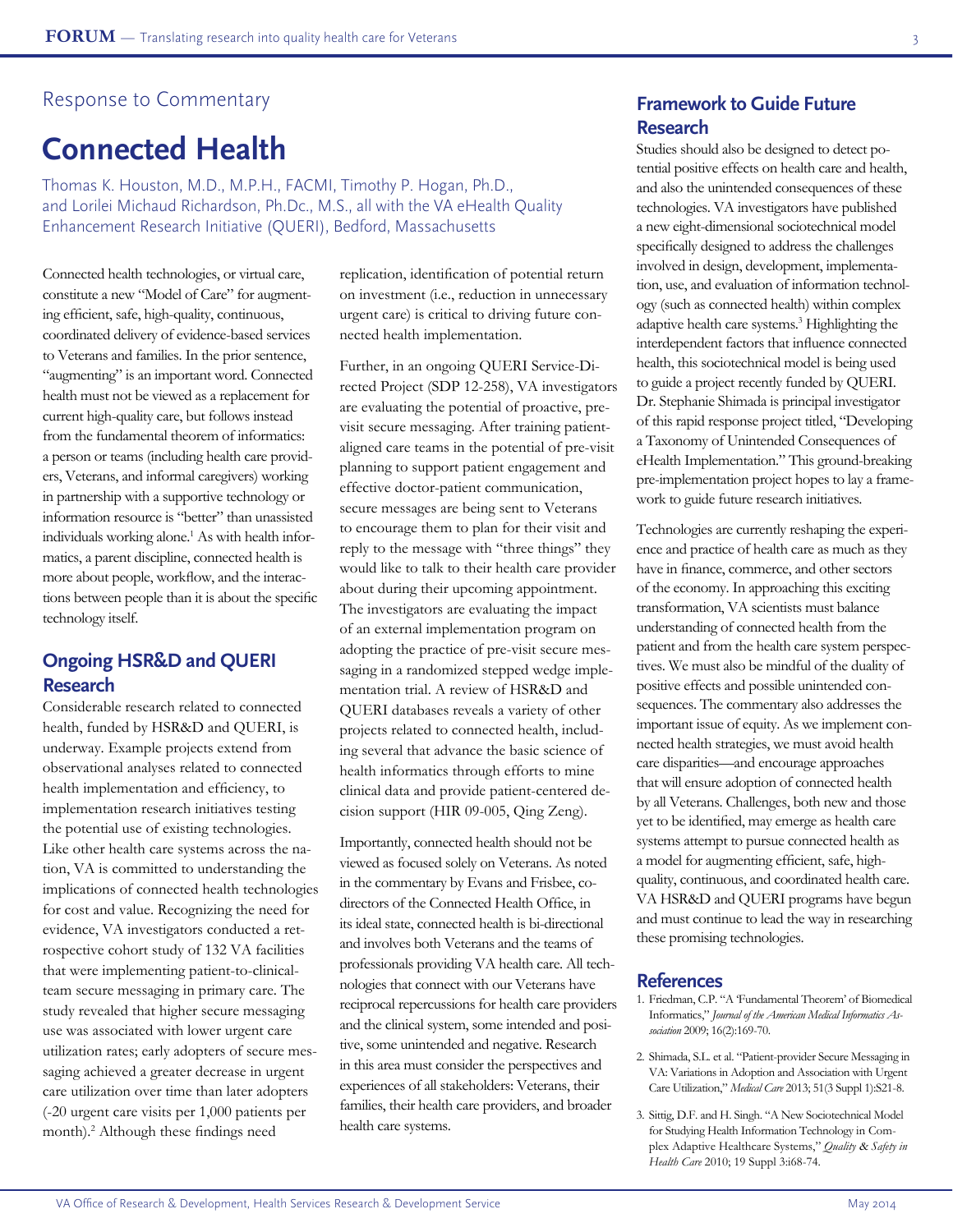# **The eHealth Measures Compendium**

Bonnie J. Wakefield, Ph.D., R.N., FAAN, eHealth Quality Enhancement Research Initiative (QUERI), and HSR&D Center for Comprehensive Access & Delivery Research and Evaluation, Iowa VA Healthcare System, Iowa City, Iowa

eHealth is a multidisciplinary field focused on the delivery or enhancement of health information and health services through information and communication technologies.1 eHealth also improves access to health care services by offering novel channels for communication and information flow that complement existing systems.<sup>2</sup> eHealth QUERI investigators are leading a project focused on identifying and evaluating patientfacing eHealth-specific metrics. The goal of this project is to conduct a thorough review of potential metrics that could be used in any study involving eHealth interventions in Veterans, and to create a standardized compendium of recommended metrics that will support both U.S. Department of Veterans Affairs (VA) operations and research.

The project team includes investigators from the Iowa City (Bonnie Wakefield, Carolyn Turvey) and Bedford (Tim Hogan, Stephanie Shimada) VAs, and the My Health*e*Vet program office (Kim Nazi) under the auspices of the eHealth QUERI, directed by Thomas Houston. Following a systematic review of the literature to identify potential metrics, investigators are utilizing a standardized review form to document metric properties. We also invite investigators across VA to submit suggested measures for review and inclusion in the compendium.

## **Unique Characteristics of eHealth Implementation**

eHealth implementation has several unique characteristics that warrant investigation of effective metrics. First, eHealth implementation requires the evaluation of technology platforms for their usability, functionality, and availability to target users. Metrics pertaining to technology platforms are most often seen in design, technology, and engineering literature. For eHealth implementation, however, these metrics must be tailored for use in health care settings. Second, eHealth implementation assumes that a particular technology is being promoted to improve aspects of quality like efficiency or accessibility. For example, eHealth may reduce the distance between services and the target user, or reduce physician or patient work load for a specific task. Though intervention studies may include metrics that attempt to quantify these characteristics, as of yet, there are no widely agreed upon measures. Without such metrics, one can imagine how cost analyses and related initiatives may fall short in determining the full benefit of an eHealth intervention to Veterans and to VA. Finally, almost all eHealth interventions aim to improve communication in one form or another. Metrics are needed that quantify the degree to which communication is improved.

### **Metrics for eHealth Interventions**

Ultimately, consistent and well-validated metrics of design, efficiency, and improved communication are necessary to determine the true benefit of any eHealth intervention. Without such metrics, VA cannot: (1) calculate return on investment of eHealth technology; (2) effectively address barriers to adoption that are revealed by these metrics (i.e., usability, accessibility of a technology); or (3) accurately estimate the likelihood of adoption. For example, VA operations may use My Health*e*Vet Secure Messaging to disseminate a health education message. Optimally, that approach would be evaluated both in terms of the workload burden on providers and the accuracy of patient comprehension of medical advice provided electronically. Metrics identified in this project could inform VA operations of the value of using Secure Messaging versus other dissemination strategies. Furthermore, the identification of metrics will assist VA operations offices to select effective measures that support 'post-market surveillance' of currently deployed technologies.

VA has made a substantial investment in eHealth technologies to improve care for Veterans. The proportion of proposals in both the HSR&D and QUERI pipeline where eHealth is a component has risen dramatically. VA's ability to gauge the impact of this work hinges on the measurement tools that investigators have available and ultimately choose to use. The measures identified by this project will be critical to initiatives across a number of operations offices, including the My Health*e*Vet Program Office, the Connected Health Office, the broader Office of Informatics and Analytics, the Office of Telehealth Services, and even resource centers like VIReC. The results of this project will provide critical insights into existing eHealth measures and identify gaps where new metrics are needed. The results can also inform future studies, ensuring that investigators can meaningfully compare and synthesize across projects.

*The author invites investigators across VA to submit suggested measures for review and inclusion in the compendium to bonnie.wakefield@va.gov*

- 1. Eysenbach G. "What is e-health?" *Journal of Medical Internet Research* 2001; 3(2).
- 2. Hogan, T.P. et al. "Promoting Access through Complementary eHealth Technologies: Recommendations for VA's Home Telehealth and Personal Health Record Programs," *Journal of General Internal Medicine*  2011; 2:628-35.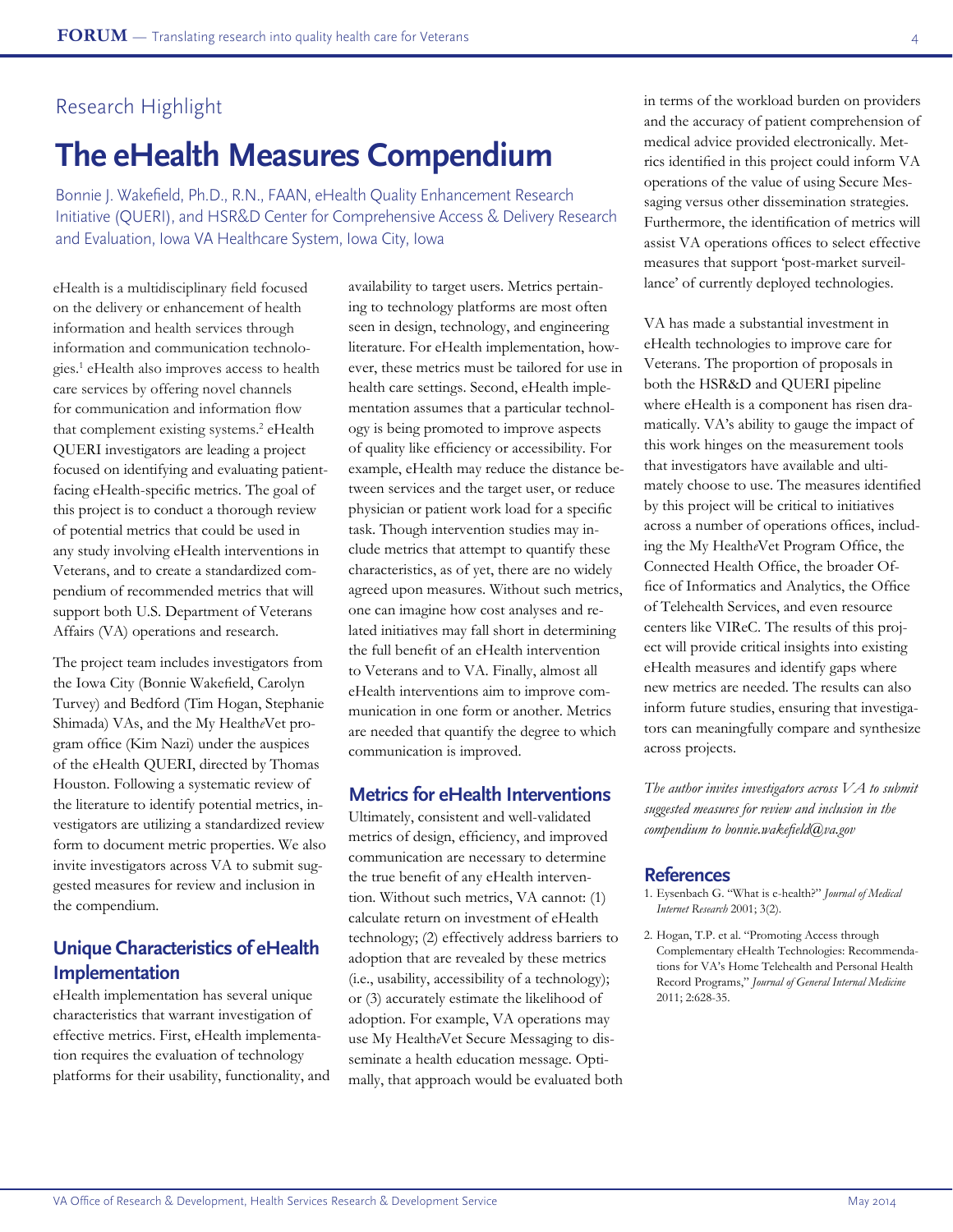# **Update on VHA TeleICU**

Marta L. Render, M.D., VHA National Program Director for Pulmonary/Critical Care/Sleep Medicine, Cincinnati VA Medical Center, Cincinnati, Ohio

Multiple studies have demonstrated mortality reduction in intensive care units (ICUs) that implemented evidence-based practices, improved ICU organization and teamwork, and used a high intensity critical care physician model. The Veterans Health Administration (VHA), responding to this evidence base, developed a system to track ICU performance and implemented national initiatives to reduce hospital-acquired infections. Although intensivists provided primary ICU care in more than 44 percent of VA ICUs compared to 24 percent in the private sector, 71 percent (135/188) of VA ICUs in 2007 experienced difficulty in recruiting intensive care physicians like the private sector. Demand for intensivists continues to be greater than supply in the United States, driving compensation for critical care services upward. A variety of strategies can manage the shortage of intensivists, including use of mid-level providers, regionalization, and contracting for tele-intensive care services (TeleICU).

## **VISN Implementation of TeleICU Models**

Interest in improving ICU outcomes as well as increasing access to intensivist care in VHA led leaders in VISNs 10, 19, and 23 to pilot models of TeleICU that ranged from systematic utilization of existing VHA information technology (IT) (V19), to adoption of advanced commercial TeleICU systems (V10, V23). These systems include real time visualization, communication, and integrative software with advanced algorithms to alert clinicians about changes in patient status. In the VISN 19 system, expert nurses review patient status and new admissions

in each VISN ICU, consult where needed, and facilitate access to services, procedures, and expertise. In VISNs 10 and 23, expert nurses monitor 25 to 35 patients 24/7, while physicians may follow as many as 100 patients in the TeleICU monitoring center. Physicians, nurse clinicians, and informatics experts lead VISN implementation of these programs. VA Tele-Health Services facilitated learning and planning across the pilots through a variety of means, creating a national TeleICU workgroup, developing an implementation checklist, and funding leadership and coordinator positions. Implementation of the pilots across hospitals within each VISN took place sequentially to allow for the development of workflow analysis, training, and communication systems.

Most of the TeleICU programs described in the literature involve either a single large hospital or hospitals in the same community. The VISNs' innovative regional approaches to TeleICU implementation add some complexity compared to programs in single hospitals. The qualitative evaluation of VISN 23's TeleICU implementation highlights the socio-cultural elements that contribute to staff acceptance, including training, local coordination, needs assessment, interpersonal relationships (particularly development of trust), and system design.<sup>1</sup>

#### **TeleICU Best Practices**

The importance of a strong relationship between the physical ICU staff and the TeleICU staff can be inferred from a study of more than 118,000 patients in 56 ICUs across 32 hospitals and 19 health care systems that identified four best practices associated with improved outcomes in TeleICU: (1) intensivist case review within one hour of admission; (2) timely use of

performance data; (3) adherence to ICU best practices; and (4) faster alert response times.<sup>2</sup> Creating the tools and relationships important in user acceptance requires development, testing, and revision to manage needs of multiple ICU cultures and staffing scenarios and, most of all, time. In a study that reviewed the logs of TeleICU nurses, Anders described an increase in interaction initiated by the unit nurse caring for the patient and in coordinating activities by the TeleICU nurse over two years.3 Studies of other technologies also describe such a shift—where changes in attitudes and beliefs over time can translate to increased use of the technology. Valid and reliable analyses regarding the impact of TeleICU on VHA ICU outcomes will need to span multiple years.

Funded by the Networks, ICUs in VISNs 7 and 15 will be added to the TeleICU system in VISNs 10 and 23 respectively; and VISN 21 is adopting the VISN 19 approach, resulting in TeleICU support of 24 percent of VHA ICU beds. Work by the national TeleICU Workgroup and the TeleHealth Service facilitates a system-wide approach where appropriate. Once established, the Networks will need to analyze their utilization of the best TeleICU practices described above to achieve the full promise of TeleICU.

- 1. Moeckli, J. et al. "Staff Acceptance of a Telemedicine Intensive Care Unit Program: a Qualitative Study*,*" *Journal of Critical Care* 2013; 28(6):890-901.
- 2. Lilly, C.M. et al. "A Multicenter Study of ICU Telemedicine Reengineering of Adult Critical Care," *Chest* 2014; 145(3):500-7.
- 3. Anders, S.H. et al. "The Effects of Health Information Technology Change Over Time: a Study of Tele-ICU Functions," *Applied Clinical Informatics* 2012; 3(2):239-47.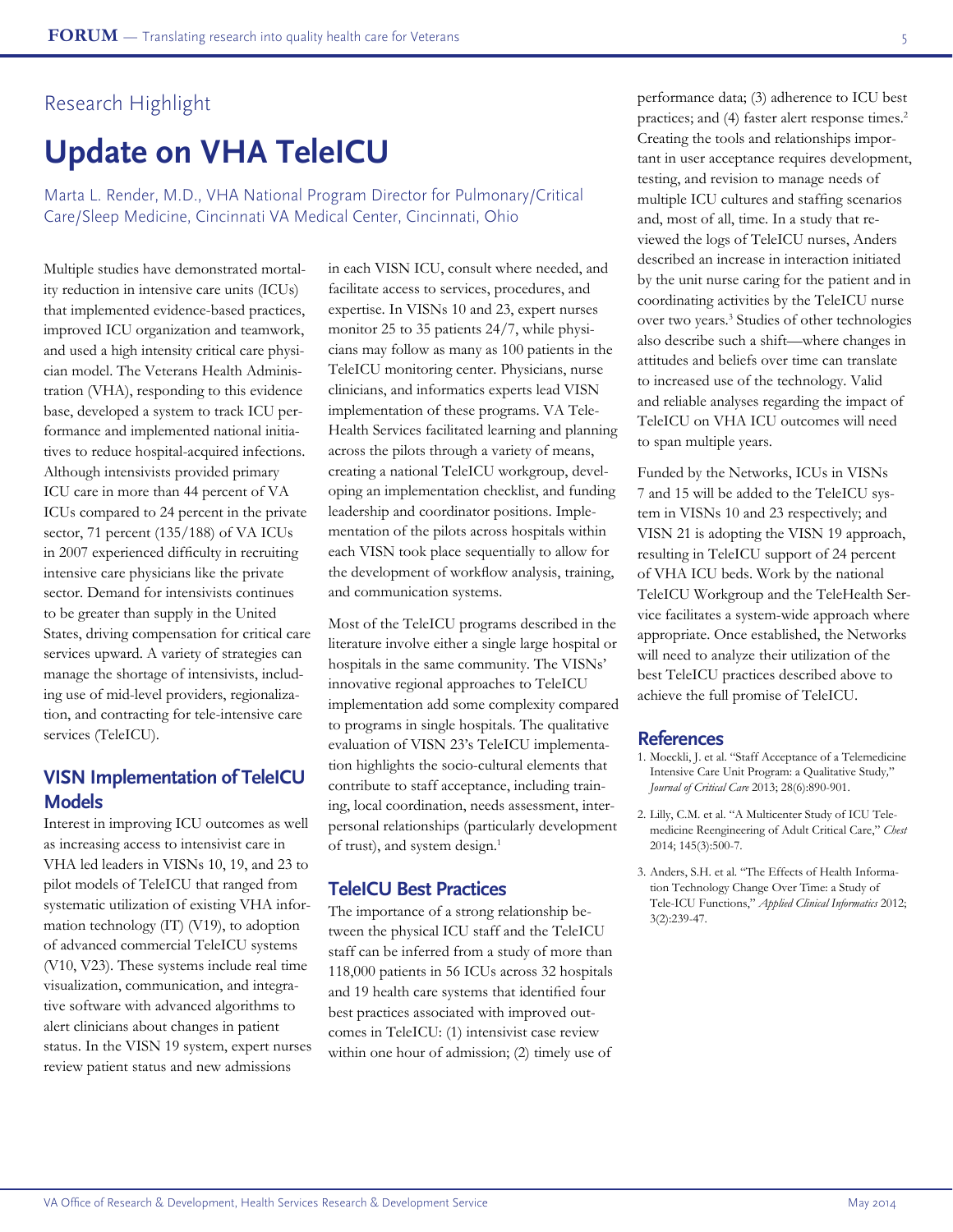# **Providing Care Closer to Home: The Role of Virtual Points of Access**

Peter J. Kaboli, M.D., M.S. and Carolyn Turvey, Ph.D., HSR&D Comprehensive Access and Delivery Research and Evaluation (CADRE) Center, Iowa City VA Healthcare System, Iowa City, Iowa

Ensuring access to health care has been a VA focus and is highlighted in the work of HSR&D through its measurement and interventions to improve access. Fortney, et al. expanded upon the traditional definition of access to "represent the potential ease of having virtual or face-toface interactions with a broad array of health care providers including clinicians, caregivers, peers, and computer applications."1 This new definition further describes actual access (i.e., directly observable and objectively measurable dimensions) and perceived access (i.e., selfreported and subjective dimensions). Fortney et al. demonstrate that, in fact, geographic distance is just one of many barriers that prevent Veterans from getting the care they need.

Though VA providers have a broad array of telehealth technologies at their fingertips, care for Veterans with complex chronic conditions requires innovative applications of these tools, for considerable barriers to care remain. The technology used—be it clinical video telehealth (CVT), home monitoring, or mobile devices needs to match the clinical need. Whatever technology selected, the innovation must also address cultural, workflow, workload, and policy issues that affect access.

### **Three Telehealth Innovations**

We will describe three examples of telehealth innovations that take a comprehensive approach to overcoming barriers to access, and where technology is just one component of the intervention. These projects, funded through collaborations between the VA Office of Rural Health, Veterans Rural Health Resource Center-Central Region, and the Comprehensive Access and Delivery Research and Evaluation (CADRE) Center at the Iowa City VA Healthcare System, all address identified disparities in access to care

for rural Veterans, but can be applied to other populations with access barriers.

The first example overcomes an often under-recognized form of access for rural Veterans: availability of multidisciplinary treatment team approaches to complex chronic illnesses. Ohl et al. have expanded upon standard single provider CVT use to create a Telehealth Collaborative Care (TCC) model that provides access to team-based consultation for rural Veterans with HIV.2 TCC integrates team-based HIV specialty care delivered in Community Based Outpatient Clinics (CBOCs) using CVT with primary care delivered by local Patient Aligned Care Teams (PACTs). Preliminary studies at the Iowa City VA indicate that TCC is well-accepted by Veterans and PACTs and it maintains previously-existing high quality HIV care. Planned studies will evaluate factors influencing spread of TCC serving rural Veterans with HIV.

The second example addresses improving access for rural Veterans through greater VA collaboration with local non-VA health systems. A team headed by Carolyn Turvey established a campus-based tele-mental health clinic at Western Illinois University (WIU) in Macomb, IL through extensive negotiation between the Iowa City VA Mental Health Service Line and Student Health Services at WIU. Now, Veterans making use of their military benefit to pursue a college degree can receive expert care for service-related mental health issues directly from VA providers using CVT.

Finally, a novel home-based cardiac rehabilitation program developed by Bonnie Wakefield provides Phase 2 cardiac rehabilitation in the home of eligible Veterans.3 Only 25 percent of VA hospitals provide cardiac rehabilitation on-

site. Thus, most Veterans who receive cardiac rehabilitation are enrolled in community-based programs through non-VA care. To provide an alternative, the team developed a home program that uses two forms of telehealth. The first uses the most basic modality, the telephone, to engage patients in weekly sessions covering important topics such as activity, diet, and stress management. The second utilizes CVT to enroll patients from CBOCs. In this program, Veterans are offered the option of a home-based or center-based program. Not only does the majority choose the home program, but completion rates are higher. This intervention goes beyond standard homebased symptom monitoring and actually conducts a much needed clinical service right in the Veteran's home.

### **Lessons Learned**

The unifying principle of all these programs is the desire to bring a broad range of health care services closer to Veterans' homes, improving the convenience of these services and thus, improving compliance. Although all three examples were ultimately successful, each was accompanied by significant implementation barriers that are common across VA: workflow barriers to multidisciplinary care, administrative barriers to closer collaboration with non-VA providers, health information technology issues, hiring of personnel, and under-recognition of the value of actual care delivery closer to home.

Though the ever-expanding availability of sophisticated communication technologies is dazzling, implementing the technology was the easiest aspect of the three interventions described. Rethinking clinical roles, optimal site of care, and the role of VA within the larger health care system was far more challenging.

- 1. Fortney, J. et al. "A Re-conceptualization of Access for 21st Century Healthcare," *Journal of General Internal Medicine* 2011; 26(Suppl 2):639-47.
- 2. Ohl, M. et al. "Mixed-methods Evaluation of a Telehealth Collaborative Care Program for Persons with HIV Infection in a Rural Setting," *Journal of General Internal Medicine* 2013; 28(9):1165-73.
- 3. Wakefield, B. et al. "Feasibility and Effectiveness of Remote, Telephone-based Delivery of Cardiac Rehabilitation," *Telemedicine Journal and e-health: The Official Journal of the American Telemedicine Association* 2014; 20(1):32-8.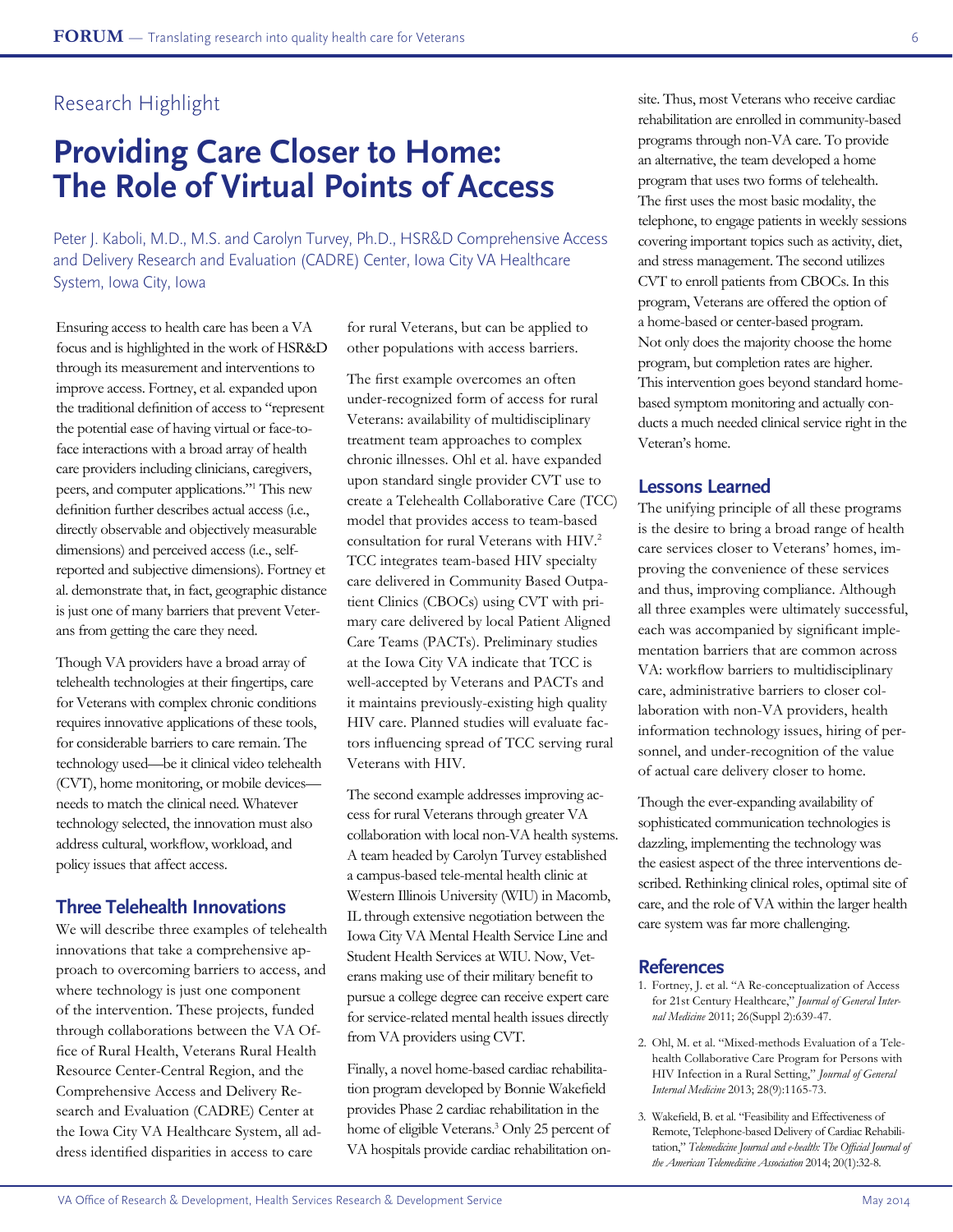# **Improving Digital Access to Evidence-Based Psychotherapy**

John C. Fortney, Ph.D., and Kathleen M. Grubbs, Ph.D., HSR&D Center for Mental Healthcare and Outcomes Research, Mental Health QUERI, South Central Mental Illness Research, Education, and Clinical Center, Central Arkansas Veterans Health Care System, Little Rock, Arkansas

The "population impact" of a treatment depends not only on its clinical effectiveness, but also on the degree to which it reaches the target population. Highly effective treatments that are delivered face to face in specialty health care settings often have limited population impact due to barriers to care. To maximize population impact, it is critical that VA develop treatments that are both clinically effective and highly accessible. Participants of VA's 2010 *State of the Art (SOTA) Conference on Improving Access to Care* envisioned a new conceptualization of access for the digital age. Participants redefined access as the potential ease of having virtual or face-to-face interactions with a broad array of health care providers, including clinicians, caregivers, peers, and computer applications.<sup>1</sup> By adopting mHealth and eHealth technologies, VA can improve digital access to care in order to overcome geographical, temporal, and cultural barriers to care.

### **Models of Virtual Delivery**

Protocol-driven, evidence-based psychotherapy is an example of an efficacious specialty care treatment that could potentially have a greater population impact if it were more accessible to Veterans. Psychotherapy lends itself well to virtual delivery. While VA has been an early adopter of interactive video, relatively few telepsychiatry encounters entail the delivery of psychotherapy.<sup>2</sup> In two recent HSR&D-funded randomized non-inferiority trials (PIs: Agha, Morland) conducted in Community Based Outpatient Clinics (CBOCs), cognitive processing therapy (CPT) was shown to generate equivalent PTSD outcomes when delivered face to face and via interactive video. HSR&D investigators need to replicate these findings for home-based computer video technologies, which have the potential to improve digital access to psychotherapy even more than clinic-based interactive video technologies.

## **Wilt Receives 2014 Under Secretary's Award**



Timothy J. Wilt, M.D., M.P.H., is the recipient of the 2014 Under Secretary's Award for Outstanding Achievement in Health Services Research, the highest

honor for a VA health services researcher.

Dr. Wilt has made significant contributions to VA health care through his research, particularly in his efforts to synthesize evidence in order to provide clarity on issues of importance to Veterans' health. Dr. Wilt's Prostate Cancer Intervention Versus Observation Trial (PIVOT), with results published in The New England Journal of Medicine, demonstrated the lack of benefit and increased harms associated with radical prostatectomy in localized

prostate cancer compared to observation, thus having immediate implications for the 10,000 Veterans diagnosed with prostate cancer in VA each year. These findings were incorporated into practice guidelines issued by VA and the U.S. Preventive Services Task Force, the American College of Physicians, the American Society of Clinical Oncology, and the American and European Urological Associations.

Dr. Wilt is a Professor of Medicine and staff physician at the Minneapolis VA Health Care System and University of Minnesota Medical School; he is also a core investigator with HSR&D's Center for Chronic Disease Outcomes Research, also located in Minneapolis.

Building on these non-inferiority trials, investigators at the HSR&D Center of Innovation (COIN) at the Central Arkansas Veterans Healthcare System recently completed the *Telemedicine Outreach for PTSD* (TOP) study (PI: Fortney), which focused on improving digital access to CPT for rural Veterans with PTSD. Embedded within a telemedicine-based collaborative care management model, CPT was offered to Veterans at CBOCs via interactive video. Nurse care managers encouraged initiation of CPT and promoted session attendance and homework adherence. Over half of the Veterans randomized to the intervention group initiated CPT, which contributed to improved outcomes compared to treatment as usual. This randomized trial demonstrates that one evidence-based model of integrating mental health into primary care (Collaborative Care Management) can be delivered virtually to increase population impact. Building on these findings, investigators at HSR&D's COIN at the Central Arkansas Veterans Healthcare System recently received funding approval for a study (PI: Fortney) designed to test whether the other predominant model of integrated care (Co-Located Collaborative Care) can be delivered virtually to CBOC patients. The co-located collaborative care model involves primary care providers facilitating warm handoffs of patients with mental health problems to physically co-located mental health specialists staffing open access clinics, thereby maximizing both geographic and temporal access.3 This study will test whether an open access clinic can be staffed with "virtually co-located" mental health specialists delivering brief evidence-based psychotherapies.

## **Potential of SmartPhone Apps**

Protocol-driven psychotherapy can also be delivered effectively by a computer program, further improving digital access for Veterans. Based on a recent literature review conducted by the Evidence Based Synthesis program, HSR&D implementation researchers should consider developing strategies to promote the adoption of computer-delivered Cognitive Behavioral Therapy programs. SmartPhone apps are another technology that have great potential to improve digital access to evidencebased psychotherapy. Investigators at the Palo Alto VA Medical Center have developed a suite